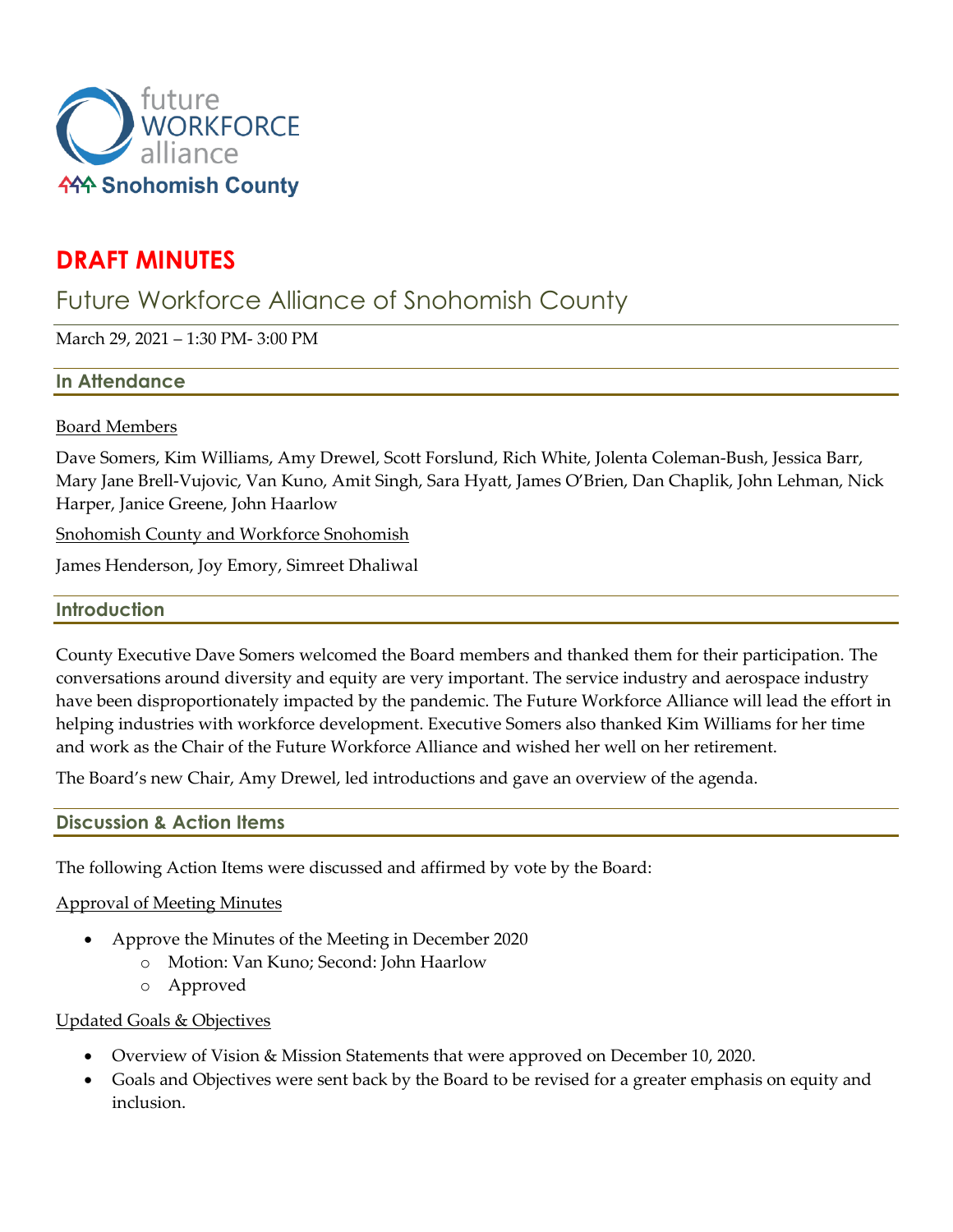- o Mary Jane Brell-Vujovic commented that an objective under goal 2 should help existing employers expand and diversify.
- o Dan Chaplik asked whether the original objectives were in black. Objective E seemed to be edited and broadened.
- $\circ$  John Haarlow asked for explanation on Objective E's connection was with Goal #2.
	- Amy Drewel explained that as digital access is an important component of equity and an obstacle for key demographics, it was included under Goal #2.
- o Amit Singh asked for explanation on Objective D whether it is the Future Workforce Alliance's role to actively recruit and attract new employers.
	- Amy Drewel explained that partnering with other entities will be essential in meeting this objective and others.
- o Scott Forlsund asked whether Objective A under Goal #3 is to address existing gaps between employers and those seeking work or talent gaps among the workforce.
	- Amy Drewel and James Henderson confirmed that it is latter. Mary Jane Brell-Vujovic confirmed that this was for workers at all levels in their careers.
- Approve revised Goals and Objectives.
	- o Motion: Rich White; Second: Janice Greene
	- o Approved

# Vice Chair Election

- Board members were asked for any volunteers to serve on the nomination committee.
- Rich White, Jessica Barr, and Scott Forslund volunteered to be on the nomination committee.

# **Information Items**

# Workforce Snohomish Update- Joy Emory

- Local Area Plan
	- o The Local Area Plan will not be reviewed until June 2021. Board's Vision, Mission, Goals, & Objectives will be important. Staff will be working on and updating the document. A revised timeline was provided to the Board.
- Youth RFP
	- o The RFP timeline was provided to the Board. On May 19, the recommended contractor will be presented to the Board.
	- o Rich White briefed the Board on the Youth Working Group which was established to support the RFP and provide a focus for Youth Service programs. The Working Group Chair will be Rich White and a list of initial members was provided. The first meeting will be on April 14th.
- Demand Occupation List
	- o This list is used to determine eligibility for a variety of training and supporting programs. This is a living document and created and updated based on discussion with key employers, research, and analysis.
- Financial Update
	- o PY 2020 Financial Overview lagging due to several effects of the COVID-19 pandemic.
	- o PY 2021 budgeting process will begin in April and presented to the Board in June.
- WIOA Program Status
	- o Snohomish County is doing well in terms of enrollment of WIOA programs.